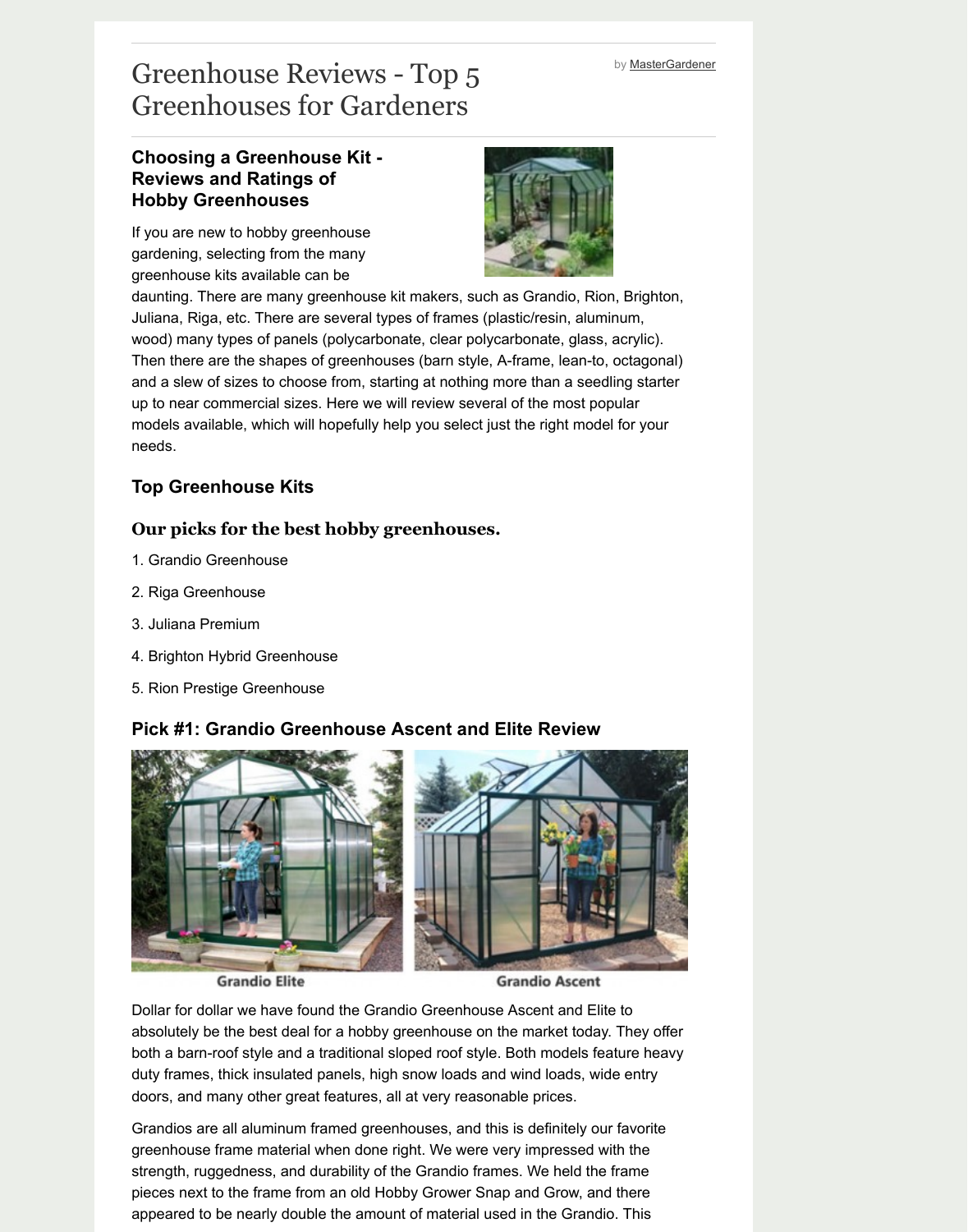makes for a much stronger and durable greenhouse that won't shift or blow over at the first hint of a breeze. The frame has also been powder-coated in a nice deep, dark forest green hue. This is an expensive process that protects the metal from wear and the weather. Most of the silver-colored greenhouses being sold don't do this and instead are selling raw aluminum frames which will oxidize over time and may corrode or discolor. These also are very tall for a starter-priced greenhouse at 7 1/2 feet tall for the Ascent model and over 8 feet tall for the Elite model. Many of the competitor greenhouses are closer to 6 1/2 feet tall, and trust us, you don't have to be particularly tall to appreciate every bit of roof height, which helps when you are spending a lot of time working in your greenhouse.

The panels of the Grandio Greenhouses are either 10mm or 6mm thick, twin-wall polycarbonate that has been UV treated. Again, in the price range that the Grandio's fall in to, these are surprisingly good panels. In fact, none of the other hobby greenhouses we've tested have had more than 8mm thick panels, so the Grandio Elite at 10mm is probably the best you will find. Most in this range will have single-layer polycarbonate on the order of 1mm thick, or maybe if they have twinwall it will be only 4mm. So to have these come standard with 6-10mm is a great benefit, especially for anyone who is trying to really extend their growing season into cold temperatures where every bit of insulation is critical.

Another great feature that goes along with the frame strength was the extra snowload / wind bracing that comes with the Grandios. These are similar to a truss system you would find in a house, and the purpose of them is to provide added rigidity and to spread any load (from accumulated snow for instance) to keep that greenhouse intact in times of severe weather. This can be critical for those gardeners who have a greenhouse in places that get lots of wind and snow. The last thing you want is to look out into your yard after a storm and see your greenhouse strewn out in pieces, or to see the roof collapsed after a snow. While there are no 100% guarantees we feel highly confident that the Grandios are some of the strongest greenhouses we have tested and would have no problem using them in windy or high-elevation or snow prone locations.

Something that we can't forget to write about with the Grandio's was their fantastic attention to detail in the packaging and installation of the kits. This is an area that is often overlooked by greenhouse manufacturers, but it is no small thing when you realize that most of the greenhouse kits have to be shipped the full length of North America before reaching the customer. The Grandio's are the only greenhouse we have yet tested that were packaged with EVERY SINGLE PIECE either shrinkwrapped (frame pieces) or double-sided protective film covered (panels). This means that when you open your kit you should find it in pristine condition and the pieces will not have been bouncing around and rubbing during transit getting completely scratched up before you've even cracked the boxes.

The installation itself was quite simple and straight-forward. The instructions were by far the best we've ever seen in a greenhouse kit. They were very thorough and well thought out with loads of pictures and descriptive text. We've spent seemingly

countless hours installing other kits and you often find yourself spending more time deciphering the instructions to figure out what you are supposed to do next than actually building the greenhouse. Or you get a piece or two wrong and end up disassembly part of it to go back and correct the mistakes. But this was not the case with the Grandio we built and while it still took the better part of an afternoon to construct, we never had to call support to have them walk us through a tricky section like we've done on other kits.

Conclusion: The new Grandio Greenhouse kits are a welcome addition to the greenhouse market and seem to be a fantastic value. Our kit came standard with a base kit, two roof vents, 10mm twin-wall polycarbonate, a double sliding door, anchoring system, snow load kit, and a very sturdy powder-coated green frame. They also feature a limited lifetime frame warranty and 10 year panel warranty.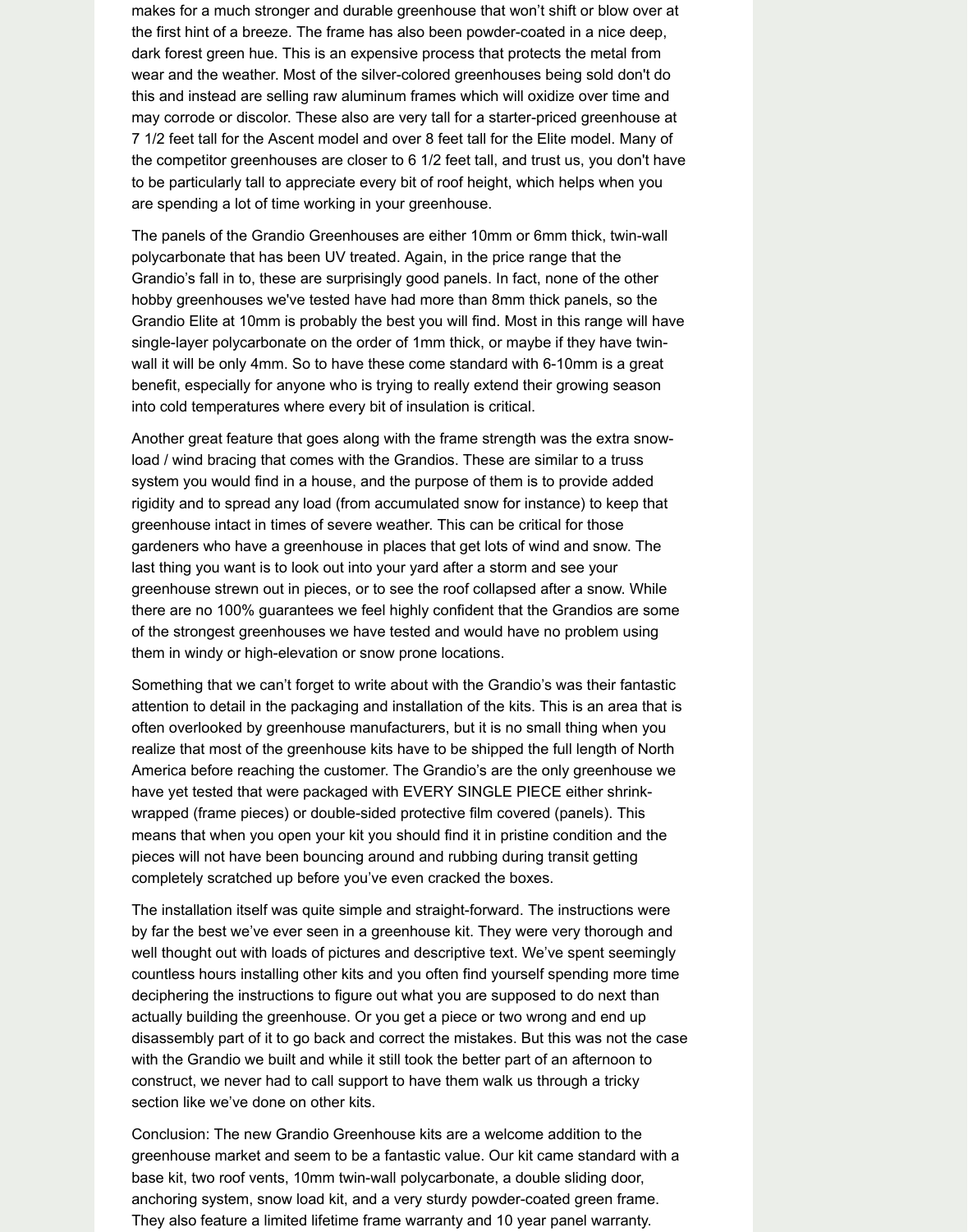is the most obvious - it's "onion" shape. As the picture shows, the Riga's are rounded on the sides coming to a point on top, which helps shed snow and less the effect of high winds. While this is a good feature to have from a strength standpoint, we were [not as thrilled about the](http://www.grandiogreenhouses.com/) shape from an aesthetic standpoir While the manufacturer states the onion shape is "beautiful", our unscientific port our review team was much more partial to the more traditional shapes of the Grandios and Julianas. That's not to say the Riga's are ugly, we just as a whole preferred the looks of the other models we tested.

The size options for the Riga's are varied and give a great range of lengths from fairly small to very large. They range from length of approximately 7' up to 17', and also have two width options of 7' or 9'. This means that just about any gardener find a just right for them size. The heights of the Riga vary depending on the mo from 7' to 7'6". Similar to the Juliana Premium, this is nice while you are standing the middle of the greenhouse, but again we noted that we had to do more stoop inside the greenhouse than in the Grandio Elite or Rion Prestige because of the way the roof slopes more severely from top to sides. If you are a taller than ave gardener and work inside the greenhouse much, this can be a noticeable drawl to the Riga's and the Juliana Premium.

Installation of the greenhouse was in a range that we would call moderate - mo difficult than the Grandio, but less difficult than the Rion Prestige. The instruction were fairly easy to understand and follow, but the greenhouse did require a few tools to install.

Similar to the Rions, the Riga has an optional base kit that can be used to secure the greenhouse to the ground. As with the Rions we would definitely recommer purchasing the base, although in this case you will be shelling out around \$100 more for any of the Riga base kits than you would for comparable sized Rion base kits.

As for standard features, the Riga's come with roof windows, automatic roof win openers, and a hinged rear window. You can also purchase some shelving units that attach either at a standard shelf height (about hip level), or upper unit shelve that are more at eye level. We did like these shelving units and thought they we functional and attractive, although a bit on the pricey side.

Conclusion: The Riga Onion series is an extremely durable and well-constructe greenhouse. It comes in a nice range of sizes, both width and length, and was i overly difficult to assemble. We weren't thrilled with the looks of the onion shape, but if that is a style that suits your eye, then you can't go wrong with whichever Riga you select. Also, be aware that the Riga's are approximately double to trip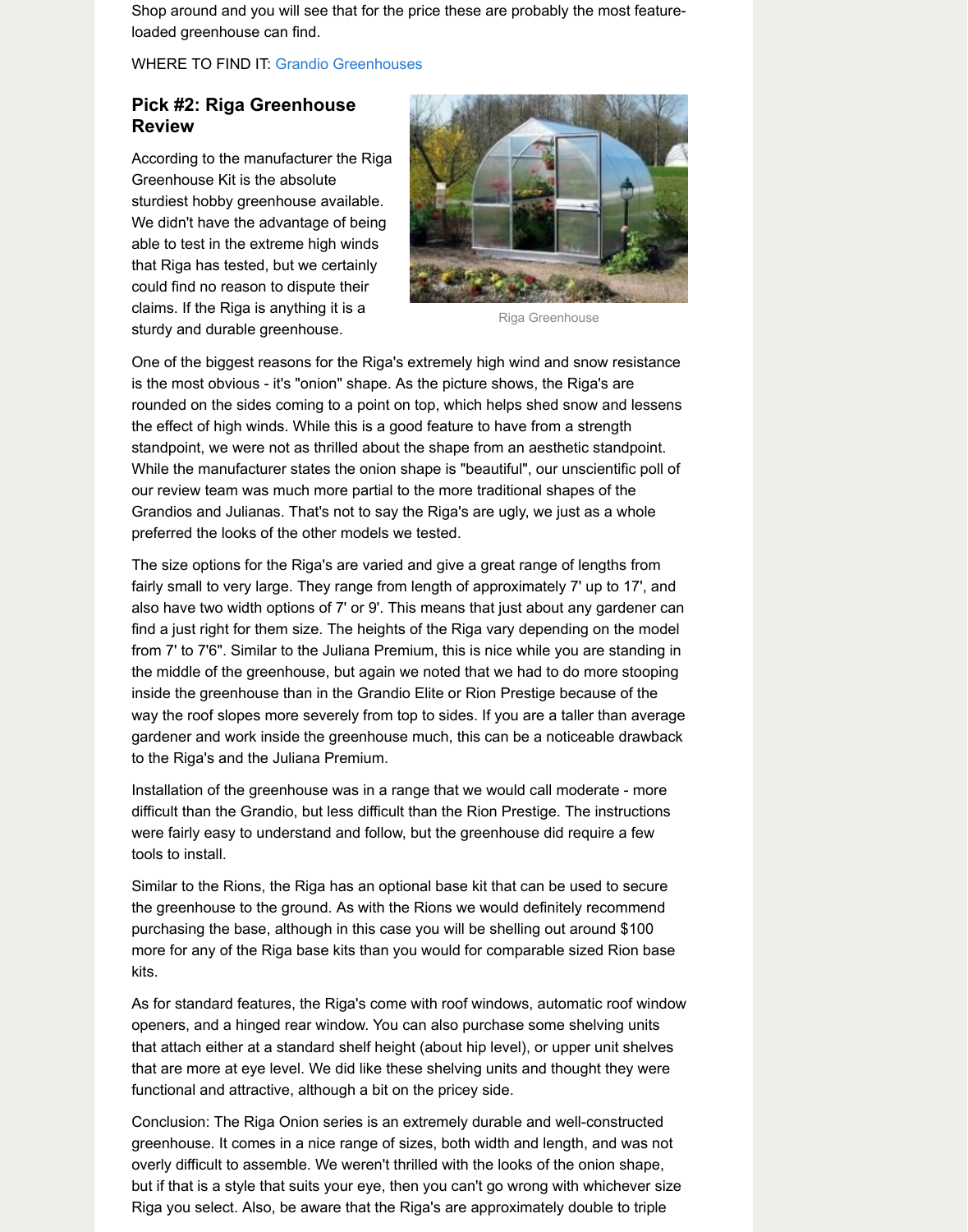Juliana Premium Greenhouse this would be a good consideration.

The panels are very insulating and if

[you continue to garden throughout the winter, every millimeter of polycarbo](http://www.greenhouseoutlet.com/rigagreenhouses.shtml)nate thickness helps!

The Premium comes in a few size options (9'x9', 9'x12', 9'x14') which is nice, but would have liked to see a few more sizes available, or possibly a greater spread between the sizes so some longer length greenhouses were an option. Someth like a 9'x18' or 9'x20'. The height at the peak of the Juliana Premiums is signific (nearly 8 feet) which gives plenty of headroom while standing in the center of the greenhouse, but the roof is sloped much more than the barn-style of the Grandi Elite, so you may be ducking down a bit if working on staging tables set up along the side walls.

Installation of the greenhouse was also somewhat more difficult than the Grand The primary reason for the difficulty was the, in our opinion, poorly written instructions. We spent almost as much time deciphering the confusing instructions as actually putting the greenhouse together. We didn't think the actual construc of the greenhouse was particularly hard once we figured out what to do, so we that in the near future Juliana will see fit to rewrite the instructions to be more cl and understandable.

Similar to the Rion Prestige, the Premium has an optional base kit that can be us to secure the greenhouse to the ground. As with the Rions we would definitely recommend purchasing the base. It doesn't add much expense (around \$200), is extremely sturdy and a much better solution that simply erecting the greenhouse directly on the soil or on a custom built wood base.

A couple of the nicer features the Premium offers that many competitors do not the enclosed rain gutter and downspout system, and the hinged, lockable Dutch door. The rain gutter system is great at keeping the rain from pouring off the sid or front, which may not be a huge deal, but is a nice added bonus. And the Dute doors gives the Premium a high-end, European style feel, along with the frame shape, that adds to the attractiveness and functionality of the greenhouse.

Conclusion: The Juliana Premium series is a very nice greenhouse, especially for those gardeners who live in areas with very harsh winters, or who like the look European-style greenhouse versus the barn style of the Grandio Elite. It is attractive, has nice standard features, is extremely well insulated and durable. be aware that the Juliana Premiums are approximately double the cost of the Grandio Elite or Ascent (our #1 pick) per square foot.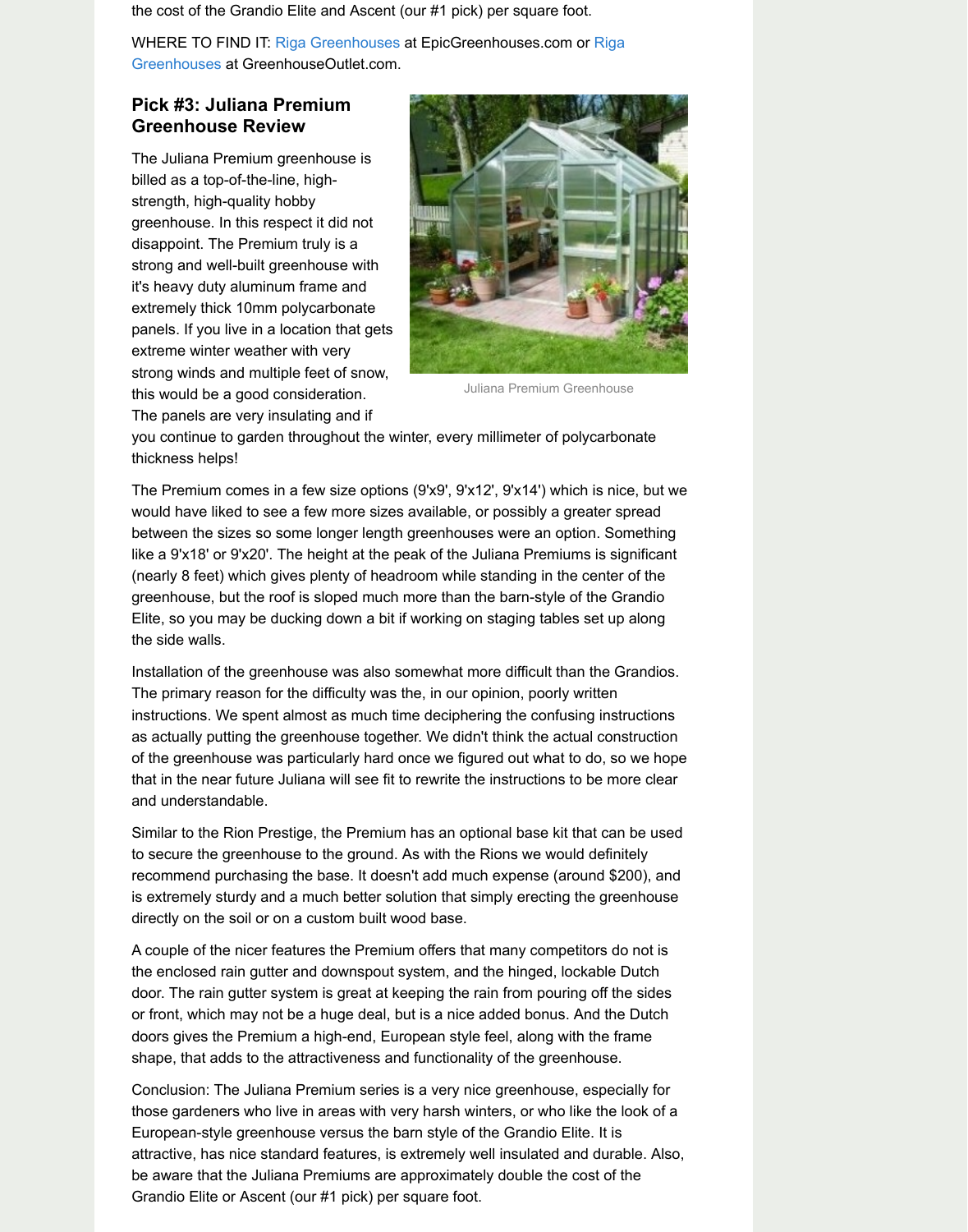the Brighton Hybrid is [6' 10", which is plenty](http://www.julianagreenhousekit.com/) tall for average gardeners. It come the A-Frame style roof which sheds snow, ice, and falling leaves nicely. We still favor the barn-style roof for maximum headroom if you are tall, but otherwise w the high roof peak headroom shouldn't be an issue.

Because this is a fairly small greenhouse it is shipped typically in two boxes (or with panels and one with the frame and other parts/pieces) of approximately 30pounds each. These come via common carrier (UPS), and thus you will find the relatively small and easy-to-handle boxes on your doorstep when it arrives inste of a giant box on the back of a flatbed truck.

Installation was probably the easiest of any of the greenhouses except the Grandista. and took us only about 5 or so hours to construct a 6x8 Brighton. This is far bet than the Juliana Premium and the Rion Prestige.

You may now be wondering why this greenhouse is called the "Hybrid". Basical that is due to the fact that the Brighton greenhouse has two different types of pa used instead of the typical one type of panel. Most greenhouses use either clear acrylic/poly for the entire kit, or a dual-wall polycarbonate for the entire kit. The Brighton Hybrid uses some of both - clear polycarbonate for the sides and dualpolycarbonate for the roof. The thought here is that you can combine the feature clear panels for visibility and aesthetics, with the slightly superior insulating fact dual-wall panels where viewing isn't necessary. We weren't sure at first about the side panels, but once set up we really liked the clear sides. They are nearly as as glass panels, but infinitely more safe and durable. We tried throwing a few ro at the panels, as well as bumping them quite sharply with the back end of a show and they do not shatter or scratch easily, which is a drawback to using actual glass panels. The downside of the single layer clear panels is that they have a bit lese insulating factor than the double-wall polycarbonate panels on the other greenhouses tested. So this is where some thinking through your greenhouse usage will be important. If you do mostly spring through fall gardening and are on budget, or if you enjoy the look of a clear greenhouse, the Brighton Hybrid is a choice. If you are trying to keep your prized flowers going all winter or live in an area that gets quite a lot of snow or severe cold, then this would not be the greenhouse to purchase.

The overall quality of the Brighton was not quite up to the level of the Grandio, Juliana, or Riga greenhouses. The frame was quite sturdy for a starter greenho but not as rigid as the higher-end models we ranked. But then you are saving hundreds to thousands of dollars, so you need to evaluate just how serious you take greenhouse gardening before making a purchase. You do get a base kit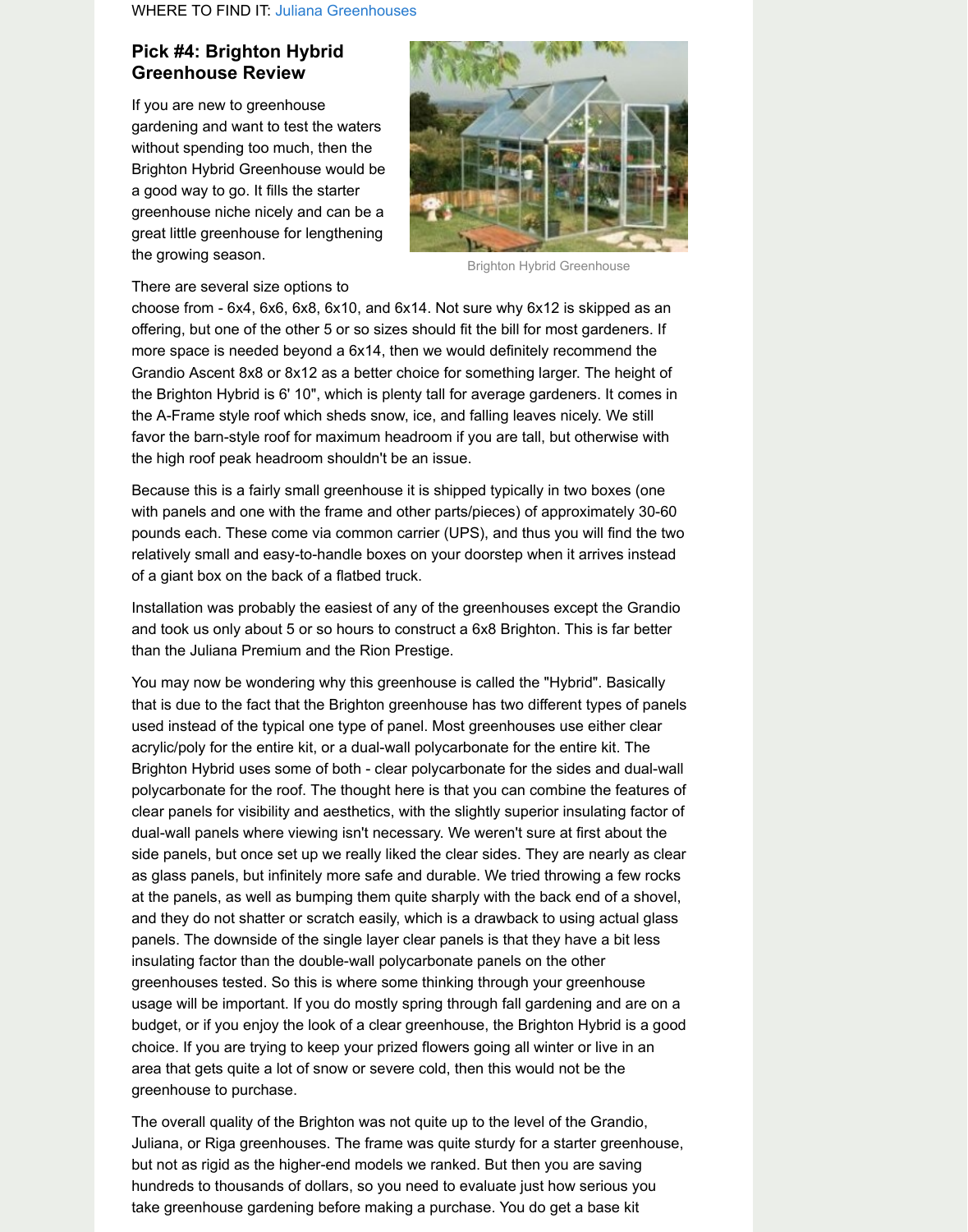The Rion Prestige has the same height and width and barn style roof as the Grandio Elite, yet the Rion Prestige is priced hundreds of dollars higher. The price differential is even worse when you consider the fact that the base kit is included with the Grandio, but has to be added for an extra fee with the



Rion Prestige Greenhouse

Rion. Plus the Prestige has single layer 1mm clear polycarbonate instead of 10 dual layer like on the [Elite, and doesn](http://brightongreenhouses.com/)'[t have](http://brightongreenhouses.com/) the snow load and wind load supp [like on the Grandio.](http://epicgreenhouses.com/brighton-greenhouses.php/)

We did like the variety of size options for the Rion Prestige. You can get anything from 8'x8' up to 8'x24' or more. That means there is a size available that fits just about any requirement, from a starter greenhouse to a near-nursery sized greenhouse. But just be aware that if you are going for a longer size Rion greenhouse, you will not get a warranty. That was surprising to us, but in fact if read the Rion warranty they state that they will only warranty the sizes up to 16 length. Anything longer than that (20', 24', etc), the warranty is void. Apparently has something to do with the roof design, and on the longer models the roof strength can be an issue and so the manufacturer has decided to not warranty longer ones.

The frame of the Rion Prestige is constructed of high quality UV Protected PVC Resin (aka Plastic). The panels again are single layer clear polycarbonate. We at first thinking the panels would be like thick glass, but instead are rather thin and flexible. It actually reminded us of the clear plastic found on most all product packaging that you have to cut open to get to the products inside. This can be f strong and resistant to cracking and breaking, but it isn't quite like having a full glass greenhouse if that is what you are after. But if you like the looks of clear w then it can be a decent option.

Installation of the greenhouse was not as easy as we would have hoped. Having plastic parts that snap together with plastic pins sounds okay in theory, but getting the roof on was very difficult and it took a few extra bodies hanging on and pushing to get it to slide into place finally. There were definitely times throughout the pro when we thought it would have been quite a bit easier to just screw in a bolt than wedging in the plastic, but once we discovered the trick of soaping up all the parties. really good, it at least made it somewhat easier. Words and text descriptions wo have been nice in the instructions also. Everything was done in pictures only are made for some deciphering work to figure out what was intended.